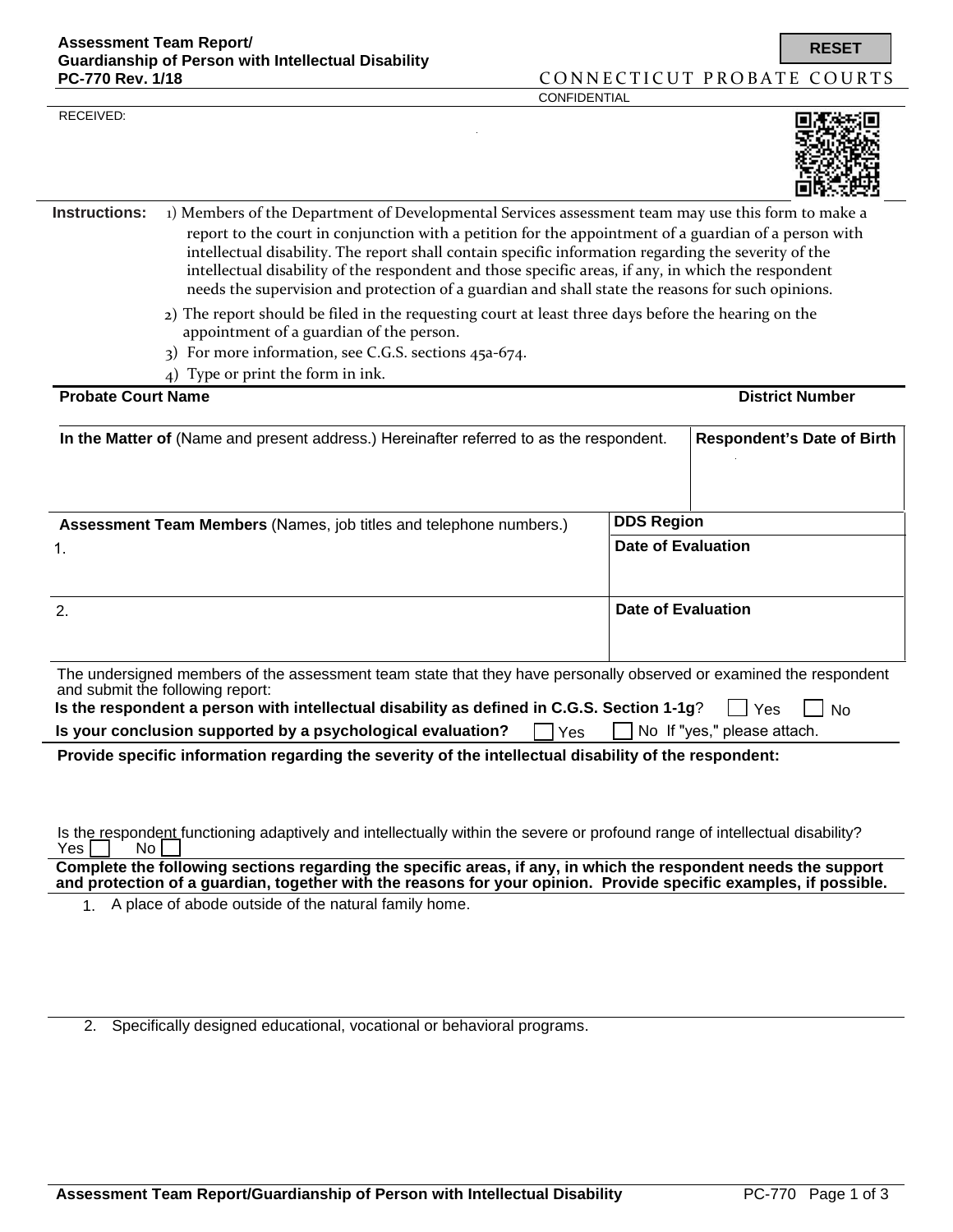CONFIDENTIAL

3. The release of clinical records and photographs.

4. Routine, elective and emergency medical and dental care.

5. Other specific services necessary to develop or regain to the maximum extent possible the respondent's capacity to meet essential requirements.

Does the respondent need the support and protection of a guardian with respect to the management of finances? If so, state the reasons for your opinion and provide specific examples.

**Pertinent History.**